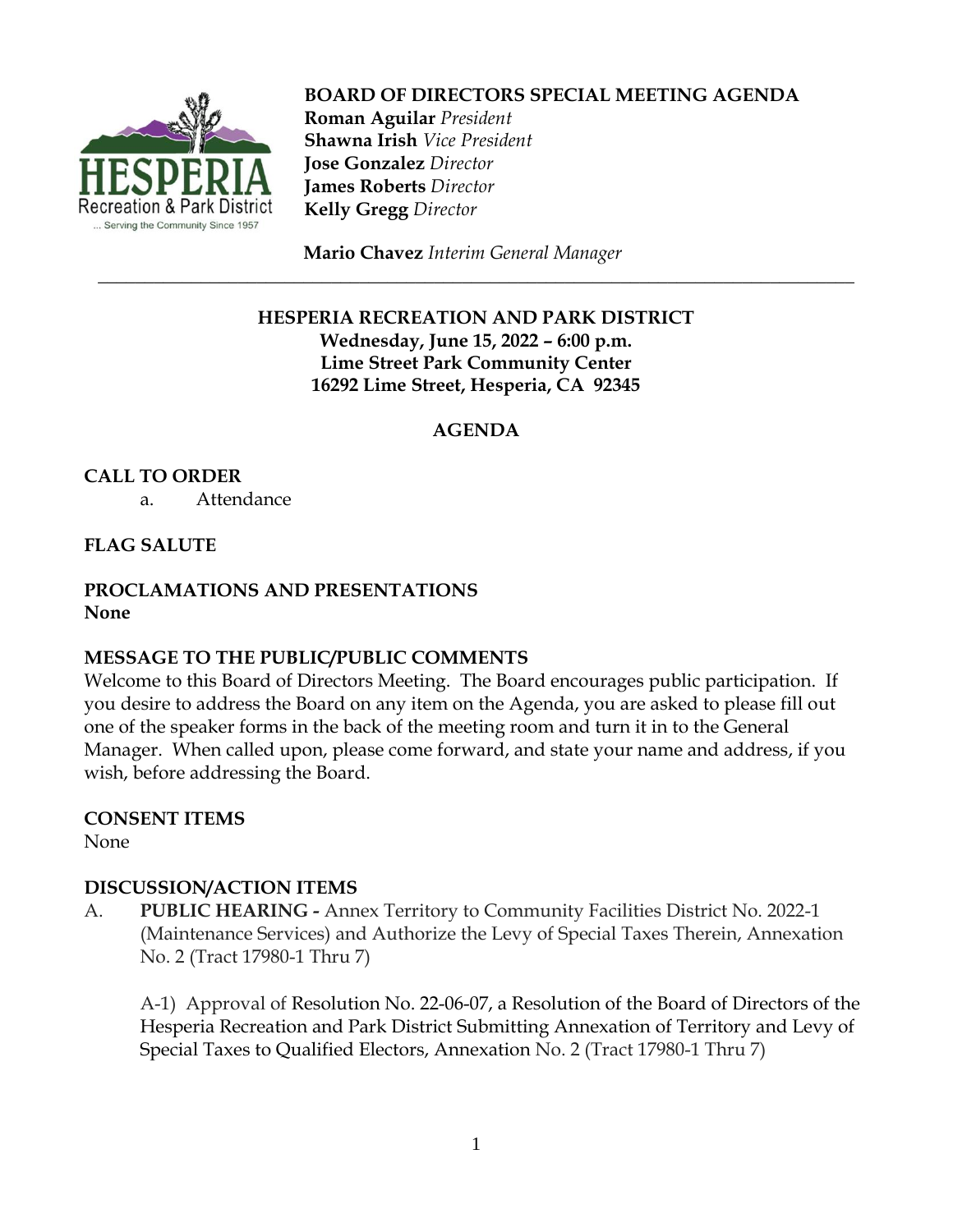A-2) Approval of Resolution No. 22-06-08, a Resolution of the Board of Directors of the Hesperia Recreation and Park District Declaring Results of Special Annexation Election, Determining Validity of Prior Proceedings, and Directing Recording of Amended Notice of Special Tax Lien, No. 2 (Tract 17980-1 Thru 7)

A-3) Waive Reading in Full and Introduce Ordinance No. 22-04**,** an Ordinance of the Board of Directors of the Hesperia Recreation and Park District Levying Special Tax Within Hesperia Recreation and Park District Community Facilities District No. 2022-1 (Maintenance Services), Including Certain Annexation Territory

- B. Discussion and/or Action, Finance Manager Step Increase to C Along with New Salary Range Effective July 1
- C. Review and Approval, Fiscal Year 2022/2023 Draft Budget
- D. Discussion and/or Action, Administration Consulting Services
- E. Property Management Discussion
- F. Approval to Move \$19,500 from Structures and Improvements to Maintenance in Zone W and Expenditure for Canopy Maintenance
- G. Approval to Move \$30,000 from Structures and Improvements to Maintenance in Zone T and Expenditure for Canopy Maintenance

**CLOSED SESSION ITEM** None

## **REPORT FROM CLOSED SESSION, IF ANY**

**SPECIAL REPORTS** None

# **ANNOUNCEMENTS**

The next Regular Board Meeting is scheduled for July 13, 2022, at 6:00 p.m. and will be held in the Lime Street Community Center at 16292 Lime Street, Hesperia, CA 92345.

# **ADJOURNMENT**

It is the intent of the Hesperia Recreation and Park District to comply with the Americans with Disabilities Act (ADA) in all respects. If, as an attendee or a participant at this meeting, you will need special assistance beyond what is normally provided, the Hesperia Recreation and Park District will attempt to accommodate you in every reasonable manner. Please contact the District Office at (760) 244-5488, at least 48 hours prior to the meeting, to inform us of your